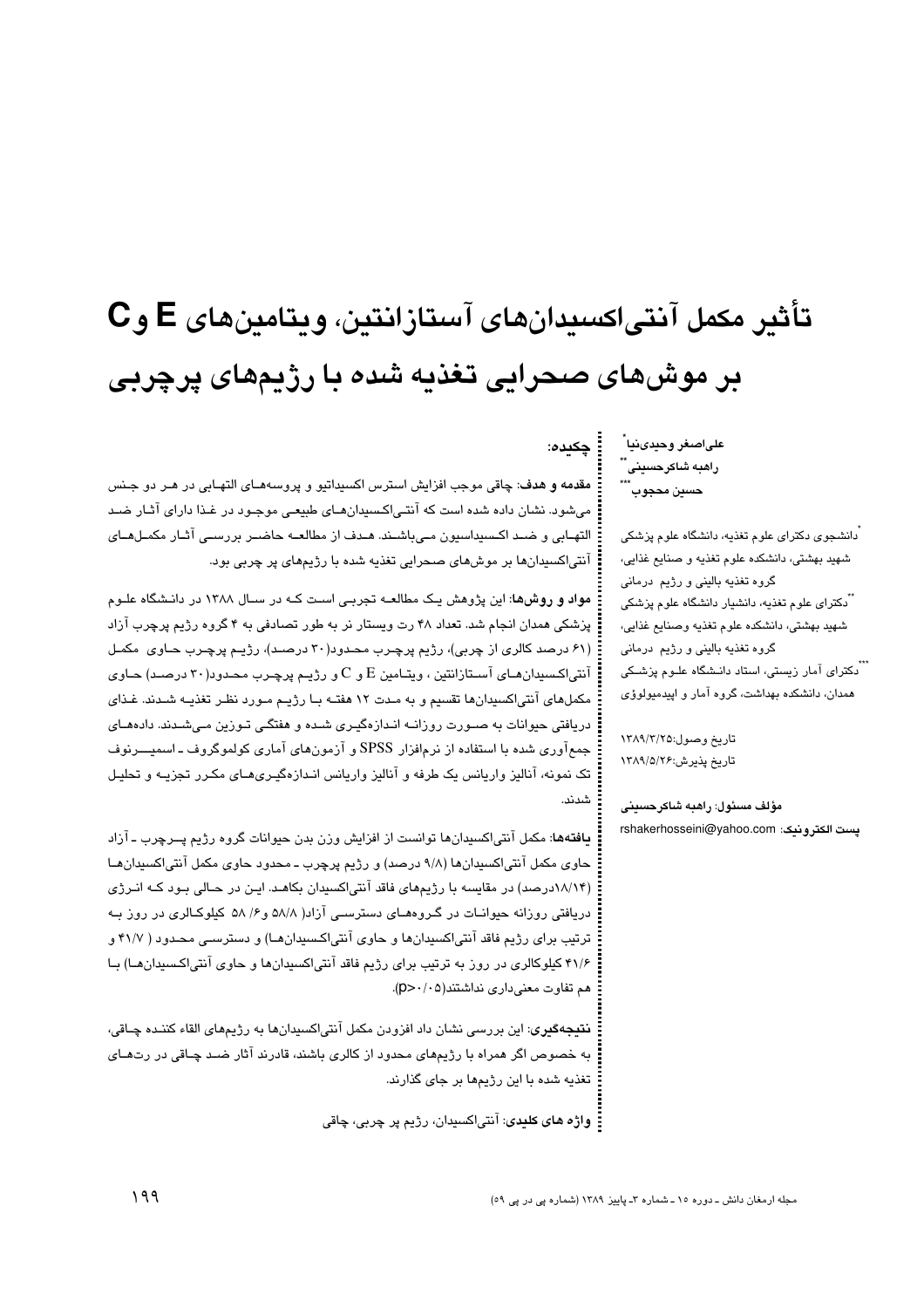مقدمه

چاقی بیماری مزمن، بد نام و پرهزینهای است که به سختی درمان شده و طی چند دهه گذشته شیوع آن در اغلب نقاط دنیا افزایش یافته است(۱). به طوری که برآورد میشود قریب ۱ میلیارد فرد بالغ دارای اضافه وزن و حدود ۳۰۰ میلیون فـرد چـاق در جهـان وجود داشته باشد(٢). عوامل مختلف شناخته شده محيطي و ژنتيکي موجب چـاقي مـيگردنـد. يکـي از فاکٽورهـای محیطـی اصـلی چـاقی، اسـتفاده از رژیـم یرچربے است کـه متأســفانه امــروزه زیــاد مــصرف میشود. چاقی ریسک فـاکتور بیمـاریهـای متعـددی نظیر؛ بیماریهای قلبی ــ عروقـی، دیابت، هیپرلیپیدمی، پر فشاری خون، استئوآرتریت، سکته و برخی انواع خاص سرطانها میباشد(۳). از ایـن رو پیـشگیری از ابتلا به این بیمــاری و درمــان آن بــرای فــراهم کــردن زندگی سالم بسیار مهم بوده و از مسایل مورد توجـه سیستمهای مراقبتهای بهداشتی است.

هنگام افزایش وزن و چـاقی میـزان گونــهمـای واکنش پـذیر اکـسیژن و اسـترس اکـسیداتیو در بـدن افــزايش يافتــه و يكــى از دلايــل ارتبــاط بــين چــاقى و بیماریهای مرتبط با چاقی نظیر مقاومت بــه انــسولین و پرفشاری خون را نیز این حالت میدانند(۴). عــلاوه بر این مطالعـــهــای مختلــف نــشان دادنــد کــه مقــادیر سرمی ویتامینهای آنتیاکسیدان نیـز در افـراد چـاق يسابين مسے باشيد(۶ و ۵). در مطالعيه كيميونس و همکاران<sup>(۱)</sup>(۲۰۰۶) مشخص شد که شایعترین مشکلات از نظر کمبود مواد مغذی در مبتلایان به اضافه وزن و

چاقی، کمبود ویتامین هایE ، کاروتنوئیدها و ویتامینC میباشند(۷). گالان و همکاران<sup>(۲)</sup> نشان دادند که مقادیر کاروتن و ویتامینC در افراد چاق مورد بررسی کمتـر از افيراد غيير چياق است(٨). از اين رو ميتلاييان په اضـافه وزن وچـاقی از یـکسـو بـا افـزایش اسـترس اکسیداتیو مواجـه بـوده و از سـویی دیگـر بـا کمبـود ويتامين هـاى آنتـىاكـسيدان موجـود درجريـان خـون مواجه میباشند. با وجود این مشخص نیست کـه آیـا چاقی باعث کاهش مقادیر سرمیاین ویتـامینهـا شـده است و يا کمبـود ويتـامينهـا منجـر بـه تجمـع چربـي میشود(۸–۶). `

بررســی هــای اخیــر نــشان دادنــد کــه برخــی مکمـلهـای غـذایی آنتـی|کـسیدان نظیـر؛ سـیانوژنیک گلیکوزاید، اییگالوکاته چین۳ـ گالات<sup>(۳)</sup> موجود در چای سبز، ملکولهای پلیفنلیک موجود در گیاهــان از قبیـل؛ بــوتئين<sup>(٤)</sup>، رســوراتول<sup>(٥)</sup>، کورســتين<sup>(٦)</sup>، آنتوســيانين و عصاره برگ انار که توانایی زدودن رادیکالهـای آزاد را دارند، میتوانند علاوه بر تعـدیل عـوارض ناشـی از دريافت كالري بالا و چاقى مانند؛ التهـاب، مقاومـت بـه انسولین و استرس اکسیداتیو به کاهش وزن نیز کمک نمایند(۱۴ -۹ و ۴).

آنتی|کسیدانهای اصلی غـذایی، ویتـامین C، E و بتاکاروتن همراه با یکدیگر به عنـوان سیـستم دفـاع

4-Butein

<sup>1-</sup> Kimmons et al

<sup>2-</sup>Galan et al 3-Epigallocatechin-3-Gallate

<sup>5-</sup>Resveratol

<sup>6-</sup>Ouercetin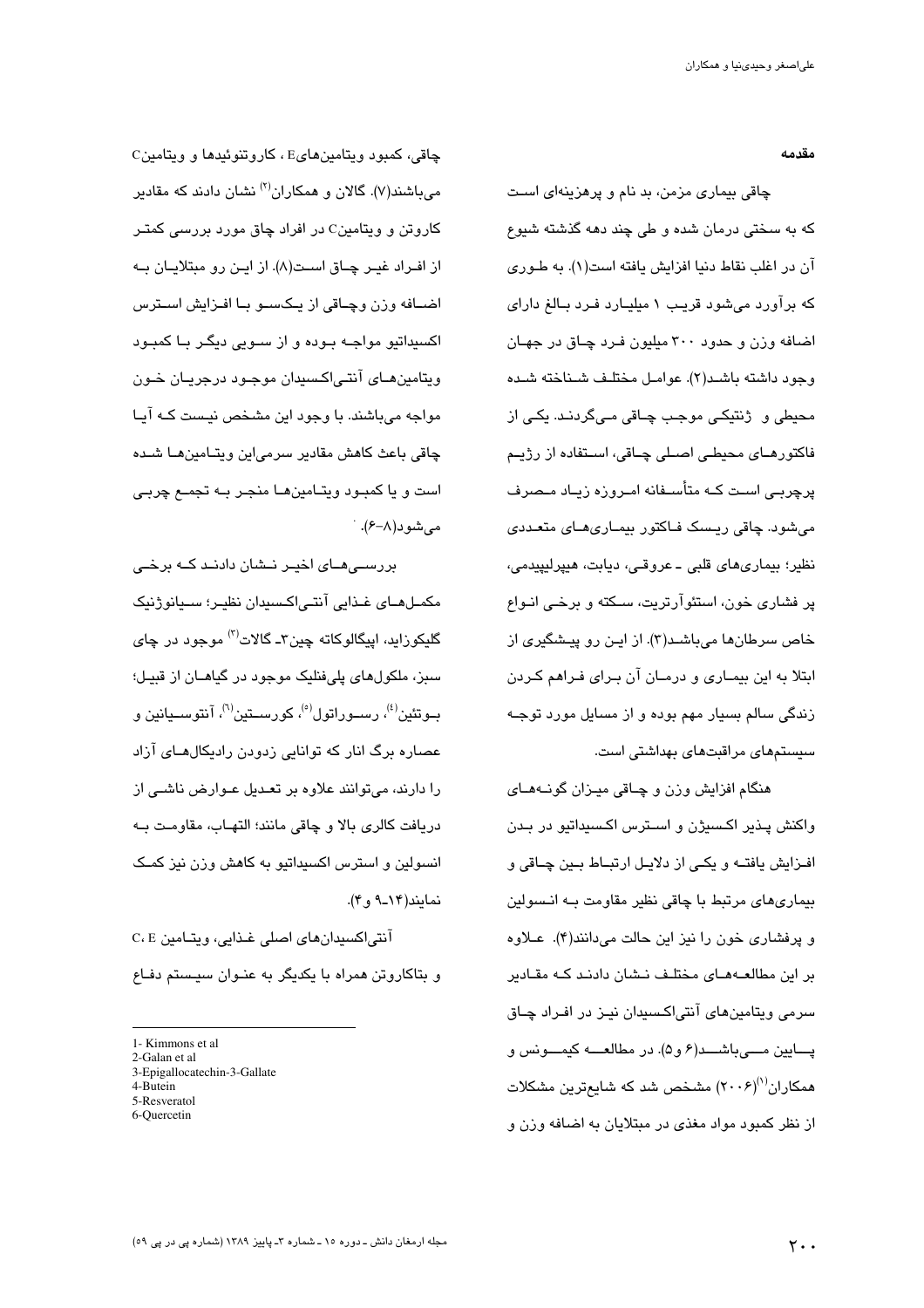آنتیاکسیدان داخل سلولی عمل کـرده و روشـن شـده است زمانی که با هم مصرف شـوند مـؤثرتر خواهنـد بــود. شــواهد موجــود نــشان دادنــد زمــانی کــه یــک آنتی(کسیدان یــه تنهـایی مـصرف شـورد، ممکـن اسـت موجـب ايجـاد پروســههــای اکـسـایاری<sup>(۱)</sup> گــردد(۱۵). بنابراین و بـا توجـه بـه بررسـی مطالعـهمـایی کـه بـا استفاده از مکملهای مشابه صبورت گرفتیه است در مطالعه حاضر از ترکیب این چند آنتیاکسیدان استفاده شد. از آنجا که آستازانتین، پیگمان کارتنوئیدی قرمـز رنگ یک آنتیاکسیدان بیولوژیک قویتر از بتاکـاروتن بسوده و دارای خسواص فارماکولوژیسک فراوانسی نظيـــر؛ فعاليـــتھــــاي آنتـــي|كـــسيداني(١٠برابـــر سایرکارتنوئیدها و ۱۰۰برابر آلفا توکـوفرول)، کـاهش فشار خون، ضـد تومـور، ضـد ديابـت و ضـد التهـاب میباشد(۱۸ـ۱۶) در این بررسی جایگزین بتـا کــاروتن شده است.

محدودیت دریافت کــالری مناســبـتــرین روش درمان چاقی است. میزان محدودیت دریافت در اغلب رژیمهای محدود از کالری در حیوانات بین ۲۰ الی ۵۰ درصد میباشد(۱۹). در این مطالعه میـزان محـدودیت دریافت در حد۳۰ درصد اعمال شده است، تا مشخص گردد آیا همراهی رژیمهای محدود از کالری بـا مکمـل آنتیاکسیدانها میتواند منجر به بهبود کنترل وزن در حيوانات مصرف كننده رژيمهای پرچرب گردد. هـدف از این مطالعه بررسی آثار مکملهای آنتیاکسیدانهـا بر موش،های صحرایی تغذیـه شـده بـا رژیـمهـای پـر چربی بود.

مواد و روشها

این پژوهش یک مطالعــه تجربـی اسـت کــه در سال ۱۳۸۸ در دانشگاه علوم پزشکی همدان انجام شد. تعداد ۴۸ سر موش صحرانی تر ویستار با سن ۸ هفته و وزن های نزدیک بـه یکـدیگر بـه طـور تـصادفی در قفسهای منفرد سه ۴ گـروه ۱۲ رأسـے تقـسیم شـدند. گروه ۱ به عنوان گروه کنترل، با رژیم غذایی پر چرب و بدون مکمل آنتی|کسیدان بـه شـکل دسترسـی آزاد تغذیه شدند؛ گروه ۲ (کنترل ـ محدود) با رژیـم غـذایی ير چربي و بدون مکمل آنتي|کسيدان به شــکل محـدود (۳۰ درصد کمتراز میانگین روز قبـل گـروه ۱) تغذیــه شدند، به این ترتیب که مقدار غذای خورده شده در هر روز گروه دسترسـی آزاد انـدازهگیـری و معـادل ۳۰ درصـد کمتـر از ايـن غـذای مـصرفی در روز بعـد در اختیار گروه دسترسی محدود قرار داده شد. گـروه ۳ (آنتی اکسیدان) رژیـم غـذایی پـر چربـی را همـراه بـا مکمل آنتیاکسیدانها به شکل دسترسـی آزاد دریافت کردند و گروه ۴ (آنتی اکسیدان ــ محـــدود) نیزبا رژیم غذايي پر چرب مخلوط با مکمل آنتے اکسیدان هـا، بـه شکل محدود (۳۰ درصـد کمتـر از میـانگین روز قبـل گروه ۳) تغذیه شدند.

حیوانات قبل از شروع مطالعه برای تطـابق بـا محيط جديد ابتـدا بــه مـدت ١ هفتــه در محـل مربوطـه نگهداری شدند. هـر ٤ گـروه بـه مـدت ١٢ هفتـه بـا رژیمهای غذایی مورد نظر تغذیــه شــدند. دمــای محـل

<sup>1-</sup>Pro-oxidation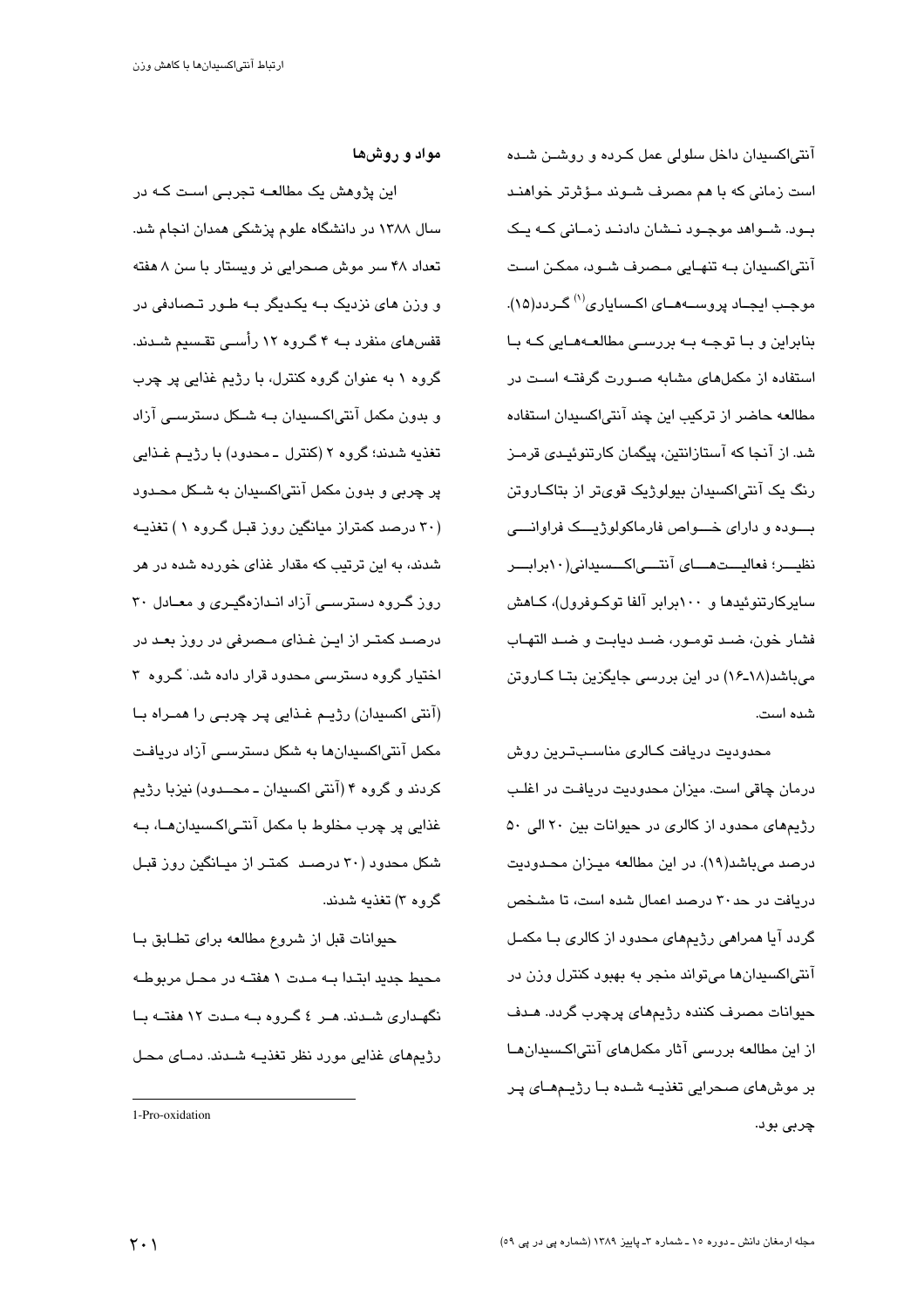نگهداری ۲۰ـ۲۰ درجه سانتیگراد و سبکل روشنایی و تاریکی ۱۲ ساعته بود. رژیم غذایی پر چرب بر اساس رژیم غذایی D12492 که برای ایجاد چاقی استفاده می شود(۲۰)، با استفاده از این ترکیبات سـاخته شـد؛ الف) ترکیبات رژیم کنترل بر حسب گرم درصد شامل؛ چربی شیر۳۱/۶۶، روغن سوپا۳/۲۲۱، کازئین۲۵/۸۴۵، مالتودكسترين١۶/١۵٣، سـاكارز٨/٨٩٧، آلفــا– سـلولز ۴/۴۶۱، سیترات پتاسیم۲/۱۳۲، ال-سیستئین ۰/۳۸۸، كربنات كلسيم٧١١/٠، كـولين كلرايـد ٢٥٨/٠، مخلـوط ویتامین ۱/۲۹۲ و مخلــوط امــلاح ۱/۲۹۲، دی کلــسیم فسفات١/٤٨(٢١). ب) تركيبات رژيم آنتـىاكـسيدان بـر حسب گرم درصد شـامل؛ چربـی شـیر ۳۱/۰۰، روغـن ســـويا ٣/٠٨٩، كـــازئين ٢٥/٨، مالتودكـــسترين١۶/٠، ســــاكارز٨/٨٩٧، آلفــــا- ســــلولز ۶/۴۶۱، ســــيترات يتاســــيم ٢/١٣٢، ال- سيــــستئين ٢٨٨، كربنــــات كلسيم١٧١١، كـولين كلرايـد١٢٥٨، مخلـوط ويتـامين ٠١/٢٩٢، مخلوط املاح ١/٢٩٢، دى كلسيم فسفات١/٤٨، ویتامین ٢٤/٠، آستازانتین ١٠ درصد ٠/۶ و ویتامینC  $.(\Upsilon \setminus ) \cdot / \Upsilon$ 

برای تهیه رژیمهای غـذایی ابتـدا مـواد خـشک پودری رژیمها با استفاده از همزن الکتریکی ۵ کیلویی به مدت ۱۵ دقیقه به آرامی مخلـوط مـیشـدند. سـپس روغنها به به مواد مخلوط شده اضافه شده و به مدت ۱۵ دقیقه با دور کند مخلـوط مـیشـدند. بـرای اضــافه كردن ويتامين E و آستازانتين به رژيم آنتـي|كـسيدان این مواد پس از توزین در روغن حل و سپس با مـواد

خشک مخلوط شده، اضافه میشدند. رژیمهای ساخته شده در کسه های فریزر ۱ کیلـو گرمـی تقـسیم و تـا زمیان میصرف در فریبزر و بیا دمیای ۲۸- درجیه سانتیگراد نگهداری شدند.

مقدار پروتئین نمونــهمــای غــذایی بــه روش کجلدال، میزان کربوهیـدرات بـا اسـتفاده از هیـدرولیز اسیدی و به روش فهلینگ و درصد چربی تام رژیمهـا به روش استخراج بــا حــلال (سوكسله) انـدازهگيـري شد(۲۱). نتایج آنالیز رژیمها نشان داد در رژیم کنترل مقــدار چربــی ۳۴/۲۴، کربوهیــدرات۲۵/۶ و پــروتئین ۲۲/۷۹ گرم درصد و این مقادیر در رژیم آنتی|کسیدان به ترتیب؛ ۲۵، ۲۵/۲۹ و ۲۳/۱۸ گرم درصد بود.

درصــــد کــــالری حاصــــل از چربــــی، کربوهيـدرات و پـروتئين بــه ترتيـب در رژيــم کنتـرل؛ ۶۱/۴۲، ۲۰/۴۱ و ۱۸/۱۷ گــــرم درصـــــد و در رژیــــم آنتے اکسیدان؛ ۶۱/۸۵، ۱۹/۹۴ و ۱۸/۲۱ گـرم درصــد بود. میزان انرژی هر گرم رژیم کنتـرل و رژیــم آنتــی اکسیدان به ترتیب ۵/۰۲ و ۵/۰۹ کیلوکالری بود.

مقـدار غـذای مـصرفی حیـوان هــای گــروه دسترسی آزاد در هر روز با ترازو با دقـت٠/٠١ گـرم اندازهگیری و ثبت میشد. به گروه دسترسـی محـدود معــادل ۷۰ درصــد میــانگین غــذای مــصرفی گــروه دسترسی آزاد، غذا داده میشـد. تمـامی حیوانـات بـه صورت هفتگی سا استفاده از ترازو و سا دقت ۰/۰۱ توزين مىشدند.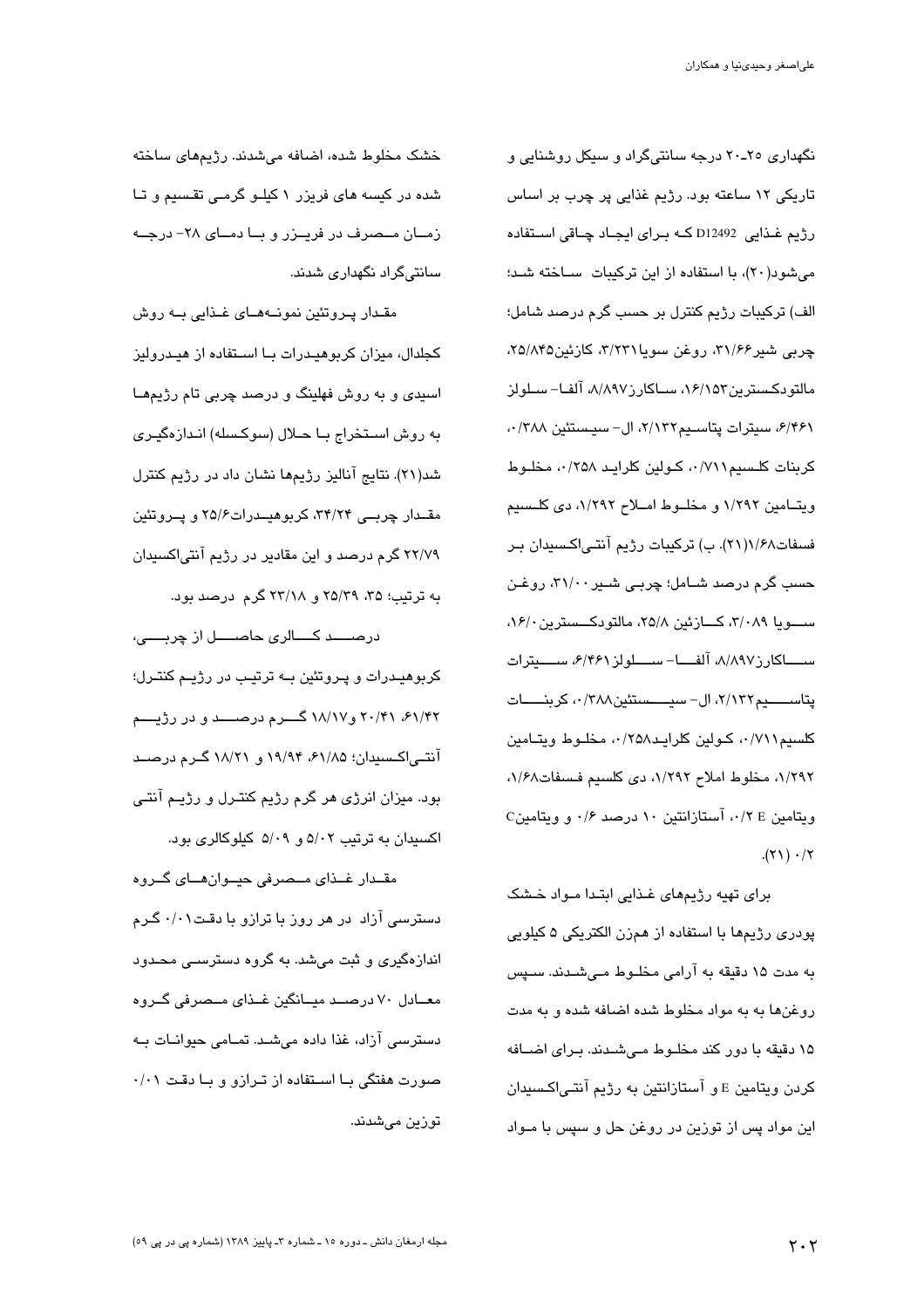دادههــای جمــع آوری شــده بــا اســتفاده از نر مافزار SPSS <sup>(۱)</sup> و آزمونهای آماری کولمـوگروفـــ اسمبرنوف تک نمونه<sup>(۲)</sup>، آنالیز واریانس یک طرف<sup>ه(۳)</sup> و آنالیز واریانس اندازهگیری های مکرر<sup>(۴)</sup> تجزیه و تحلیل شدند.

#### بافتهها

میانگین مقدار غذای مصرفی و انرژی دریافتی روزانه حیوانــات در هــر دو گــروه دسترســی آزاد بــا یکدیگر تفاوت معنی داری نداشتند(p>۰/۰۵). مشابه این حالـت در دو گــروه دسترســی محــدود نیــز مــشاهده شد(جدول ۱).

متوســط غــذای مــصرفی هفتگــی گــروههــای مختلف در طول مطالعه نــشان داد کــه گــروه کنتــرل و گــروه آنتـــی|کـــسیدان بــــه ترتیـــب ۱۱/۸۵±۸۲/۴۵ و ۸۰/۵۹±۱۴/۰۲ گرم بر هفته غـذا مـصرف كردنـد كـه تفـــــاوت معنـــــىدارى بـــــين ايـــــن دو گـــــروه ديــــده نشد(p>۰/۰۵). این مقادیر برای گروه کنترل ـ محـدود و آنتي|کسيدان ــ محدود به تــــــرتيب بـــرابــــــر بــــــا ۵۸/۱۵±۲/۵۲ و ۱/۲۷±۵۷/۱۵ گرم بر هفته بود که ایـن تفاوت نیز معنی دار نیست(p>٠/٠۵). مجمـوع کـالری دریافتی حیوانات گروههای کنترل و کنترل ـ محــدود به ترتیب ۴۹۹۶/۵±۵۵۰/۰۷ و۲۵۴۲/۶ کیلوکـالری بـود کــه تفــاوت معنــیداری بــین ایــن دو گــروه دیــده می شود(p<۰/۰۰۱) و در گـروههـای آنتـی|کـسیدان و آنتے اکسیدان ۔محدود بــه ترتیب ۴۹۷۷/۸±۶۴۶/۳۶ و۳۵۳۳/۴ کیلوکالری بود که این تفـاوت نیـز معنـیدار

است(p<۰/۰۰۱). مجمـوع غـذا و انـرژى دريـافتى در گروه های کنترل و آنتی اکسیدان تفاوت معنیداری بـا یکدیگر نداشتند(۵۰/۰۵).

مبانگین و انحراف معبار وزن حبوانات در ابتدا و انتهای مطالعــه در جـدول ۲ آورده شــده اسـت. بـر اساس نتايج حاصله بين وزن حيوانات گروههاى مختلـف در ابتـدای مطالعـه تفـاوت معنـی داری وجـود نداشت(۵-/۰۰p). میانگین وزن نهایی حیوانــات گـروه کنترل ۲۸۴/۴۲ گرم و در گروه آنتـی|کـسیدان کمتـر و برابر با ۲۶۷/۹۲ گـرم بـود. البتـه ايـن تفـاوت از نظـر آمــاري معنــي،داري نبــود(۵-/۰۱p). بررســي ميــانگين وزن نهایی حیوانات دو گروهی که رژیمهـای فـوق را به صورت محدود شده دریافت مـیکردنـد، نـشان داد کمترين ميانگين وزن در حيواناتي بود که رژيم حاوي آنتـی|کـسیدان را بــه صــورت محـدود شــده دریافـت میکردند که این تفاوت معنیدار بود(۶۰/۰۱).

بیشترین افـزایش وزن بـه ترتیـب مربـوط بـه گروههای کنتـرل، آنتـی|کـسیدان، کنتـرل ـــ محـدود و کمترین مقدار در گروه آنتی|کسیدان ـــ محـدود بــود. میانگین وزن افـزایش یافتــه گـروه کنتـرل ـــ مـحـدود، ۸۴/۵۱ درصد حیوانات گـروه کنتـرل بـود. ایـن مقـدار افزايش يافته وزن در حيوانــات مــصرف كننــده رژيــم آنتی|کسیدان ــ محدود، کمتر و برابـر بــا ۷۶/۷ درصــد مصرف کنندگان آزاد همین رژیم غذایی بود(جدول ۲).

4- Repeated Measure ANOVA

<sup>1-</sup>Statistical Package for Social Sciences

<sup>2-</sup>One-Sample Kolmogorov-Smirnov

<sup>3-</sup>One way ANOVA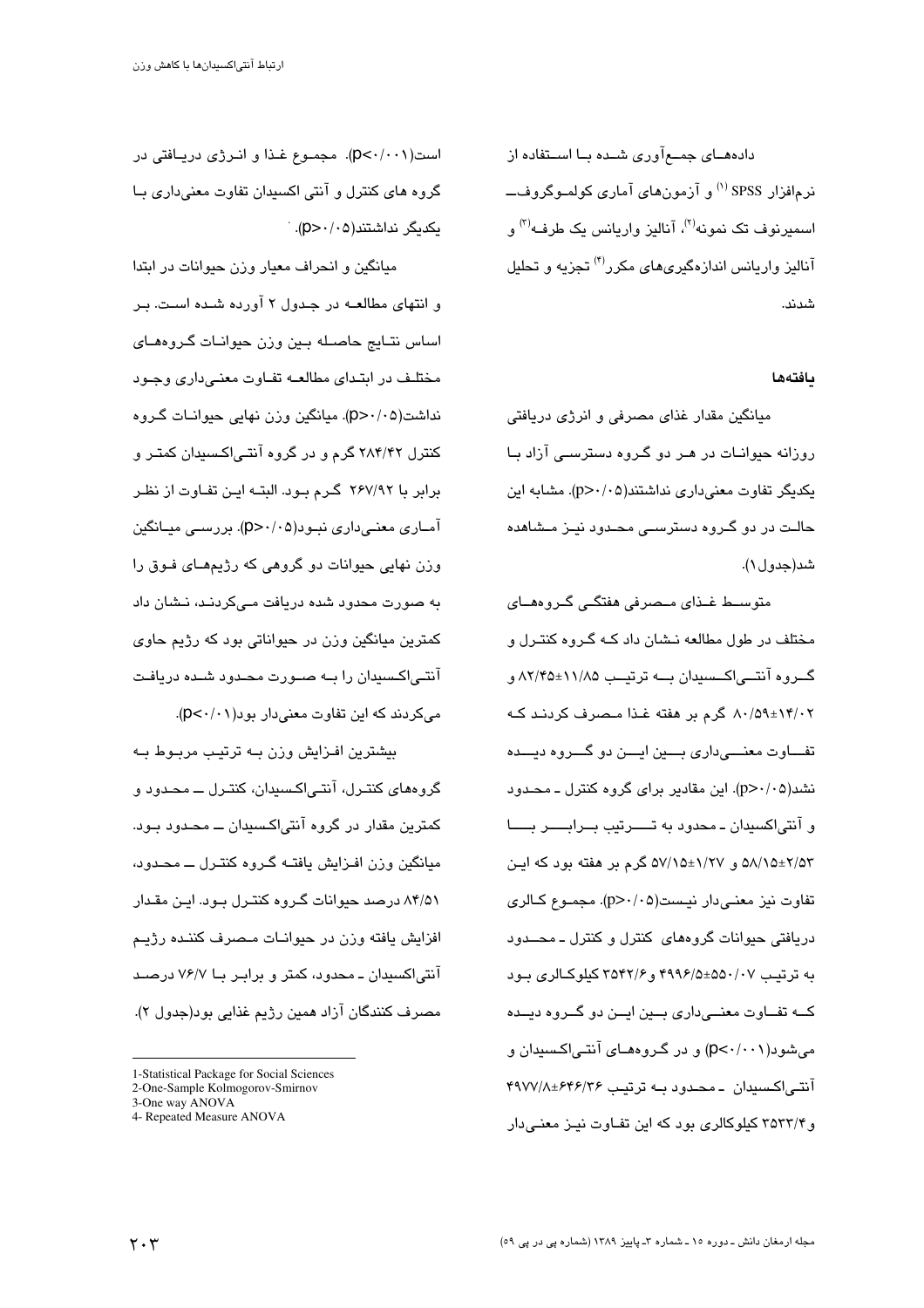بررسی نـسبت کـارایی غـذا در در گـروههـا نشان داد بیشترین کارایی در گروهی بـوده اسـت کـه رژیم کنترل ـ محــدود را دریـــــافت کردند. در مقابل حيوانات مصرف كننده رژيم آنتي|كسيدان ـ محدود با ۰/۱۲۸ کمتــرین نــسبت کــارایی غــذا را داشــتند کــه اختلاف معنے داری بین اسن دو گیروہ میشاهده  $( \wedge )$ شد(۶۰٬۰۴) (جدول ۱)

روند افزایش وزن حیوانات مورد بررســی در گروههای مختلف در نمودار ۱ آورده شده است. تأثیر مـصرف رژيـمهـاى محـدود شـده بـر افـزايش وزن حیوانات در مقایسه با دو گروه دیگری که رژیــمهــای غذائی را به شکل دسترسی آزاد مصرف میکردنـد از هفته دوم بررسی ظـاهر شـد. در دو گـروه دسترسـی آزاد تا هفت هفتــه اول وزن حيوانــات مـصرف كننـده رژیم آنتیاکسیدان از گروه دیگر هم تراز خود بیـشتر بود، امــا يـس از آن افـزايش وزن حيوانــات مـصرف کننده رژیم کنترل بیشتر بود و تا آخر مطالعه نیز رفته رفته به این تفاوت بیشتر افزوده شد. متوسط افـزایش وزن هفتگي حيوانات مصرف كننده رژيم آنتياكسيدان حدود ۱۱ گرم و برای رژیم کنترل ۱۲/۶ گـرم بـود. در گروههایی که رژیمهای غذایی را بـه صــورت محــدود شده دریافت مـیکردنـد، از هفتـه سـوم تـا روزآخـر بررســـي، وزن حيوانـــات مـــصرف كننـــده رژيـــم کنتـرل ـــ محـدود از حیوانــات گـروه دیگـر کــه رژیــم آنتي/کسيدان ــ محدود دريافت ميکردنـد بيـشتر بــود. بـــه طـــور متوســــط دريافـــت كننـــدگان رژيــــم

آنتي|کسیدان ــ محدود هر هفتــه ۷/۳ گــرم و حیوانــات گــــروه کنترل ــ محــدود۹/۴۴ گـــــــرم افـــــــزايش وزن داشتند. در آزمیون آمیاری آنسالیز واریسانس اندازهگیریهای مکرر تفاوت وزن در بین گروههای مختلــف و نيــز در هــر هفتــه بــا يكــديگر معنــىدار  $(D<\cdot/\cdot\cdot)$ ىو دند

متوسط افزایش وزن به ازای هـر صـد کیلـو کالری دریافتی در گروههای کنترل و آنتیاکسیدان بـه ترتیب ۳/۰۵±۰/۲ و ۲/۵۷±۰/۵۷ گرم و در گـروههـای کنترل ــ محدود وآنتــی|کـسیدان ـــ محـدود بــه ترتیـب كسه اخستلاف معنسى دارى بسين آنهسا مسشاهده  $(D<\cdot/\cdot \cdot \Delta)$ شد

بررسی تفاوت وزن بین گروههـای دسترسـی آزاد و محــدودیت دریافــت در هــر مقطــع زمــانی در نمودار۲ نشان داده شد. به طور متوسط تفـاوت وزن بین گروه دریافت کننده آنتی!کسیدان و گروهی که این رژیم را به صورت محدود شده دریافت کـرده اسـت، در طی مدت بررسی ۳۸/۹۲ گرم و این تفاوت در گروه کنترل با گروه کنترل ـ محدود کمتـر و حـدود ۳۴/۴۶ گرم ( ۸۸/۵۵ درصد گـروه فـوق) بـود، ايـن در حـالى است که در طی هفته اول بررسـی تفـاوت وزن مـورد اشاره در گروه دریافت کننـده رژیـم کنتـرل بـا گـروه دریافت کننده این رژیم به صـورت محـدود بیـشتر از این تفاوت در دسته دیگر (رژیم حاوی آنتے اکسپدان) بود.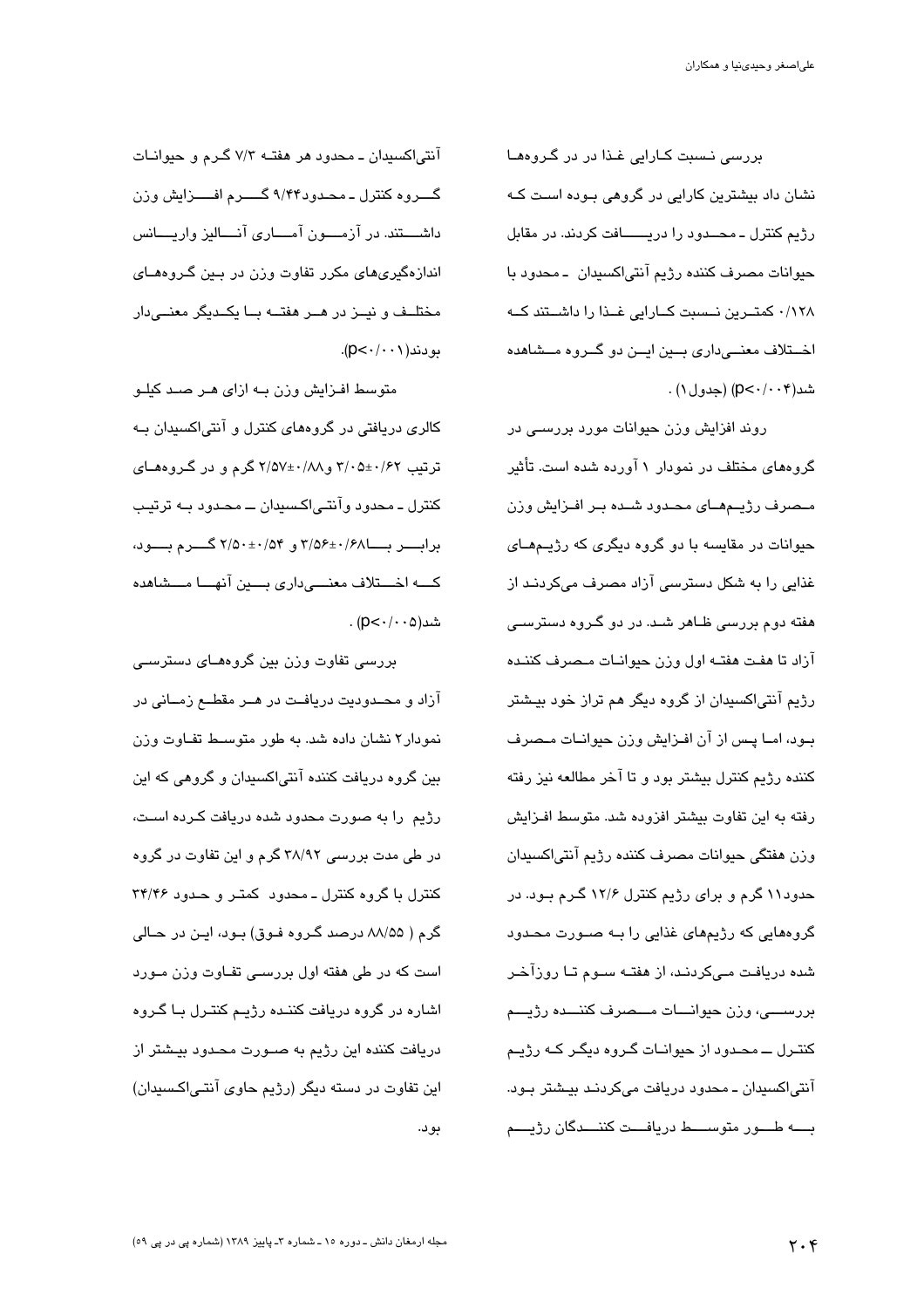| نسبت کارایی غذا                                                            | انرژی دریافتی                                                | غذاي مصرفي                                                                   | متغير                |
|----------------------------------------------------------------------------|--------------------------------------------------------------|------------------------------------------------------------------------------|----------------------|
| (گرم افزایش وزن در روز بر گرم غذای مصرفی روزانه)                           | (کیلوکالری به روز)                                           | (گرم به روز)                                                                 | گروه                 |
| $\cdot/\backslash\, \mathsf{O}\mathsf{Y}\, \pm\, \cdot/\cdot\,\mathsf{Y}$  | $0\Lambda/V\Lambda$ <sup>#</sup> ± $V/V$                     | $11/VT^{\#} \pm 1/T9$                                                        | كنترل                |
| $\cdot$ /1V9 <sup><math>\frac{y}{2}</math></sup> $\pm$ $\cdot$ / $\cdot$ ۳ | $\mathbf{Y}/\mathbf{Y}\Lambda^{\mathcal{F}}$ + $\cdot/\cdot$ | $\Lambda/\Upsilon \left( \begin{array}{cc} \Psi & \pm \end{array} \right)$ . | کنترل ـ محدود        |
| $\cdot/\Upsilon\Upsilon$ $\pm$ $\cdot/\cdot\Upsilon$                       | $\Delta \Lambda/\Delta \mathcal{F}^{\$} \pm V/\mathcal{F}$ . | $11/0^5 \pm 1/19$                                                            | آنتى اكسيدان         |
| $\cdot$ /17 $\wedge$ <sup>#</sup> ± $\cdot$ / $\cdot$ YV                   | $\sqrt{Y}/\Delta V^* = \cdot / \cdot$                        | $\lambda/\lambda^* + \cdot/\cdot$                                            | آنتی اکسیدان ـ محدود |

جدول ۱: مقايسه ميانگين و انحراف معيار غذاي مصرفي، انرژي دريافتي روزانه و نسبت كارايي رژيم غذايي در گروههاي مورد مطالعه

\* تفاوت معنى دار با رژيم كنترل (p<٠/٠٥)

 $\operatorname{\mathfrak{p}}$ - تفاوت معنی دار با رژیم آنتی|کسیدان (۵ $\cdot$ /۰)

 $(P<\cdot/\cdot 0)$  تفاوت معنی دار با رژیم کنترل محدود  $#$ 

\$ تفاوت معنی دار با رژیم آنتی|کسیدان محدود (p<۰/۰۵)

#### جدول۲: مقايسه ميانگين و انحراف معيار وزن اوليه ، وزن نهايي و تغييرات وزن حيوانات در گروههاي مورد مطالعه

|                           |                                       |                         | متغيير               |
|---------------------------|---------------------------------------|-------------------------|----------------------|
|                           | وزن نھاپی (گرم)<br>تغييرات وزن (گرم)  | وزن اوليه (گرم)         | كروه                 |
| $Y$ $(9) \cdot \cdot + Y$ | $Y\Lambda f/fY \pm f\Delta/99$        | $110/FY = 10/09$        | كنترل                |
| $YY/XY + Y.$              | $Y\Delta\Lambda/\Delta$ . $\pm$ 15/79 | $110/FV \pm 1/\sqrt{9}$ | کنترل ـ محدود        |
| $10Y/FY + fV/Y$           | $YFV/9Y + YV/VV$                      | $110/0.1 \pm 14/0$      | انتی اکسیدان         |
| $118/97 \pm 70/97$ *      | $\tau\tau\tau/\nu$ + $\tau\tau/\nu^*$ | $110/70 \pm 10/15$      | آنتي اکسيدان ـ محدود |

\* تفاوت معنى دار با رژيم كنترل (p<./.)



نمودار ۱: مقایسه روند افزایش وزن هفتگی حیوانات مورد بررسی در گروههای مورد مطالعه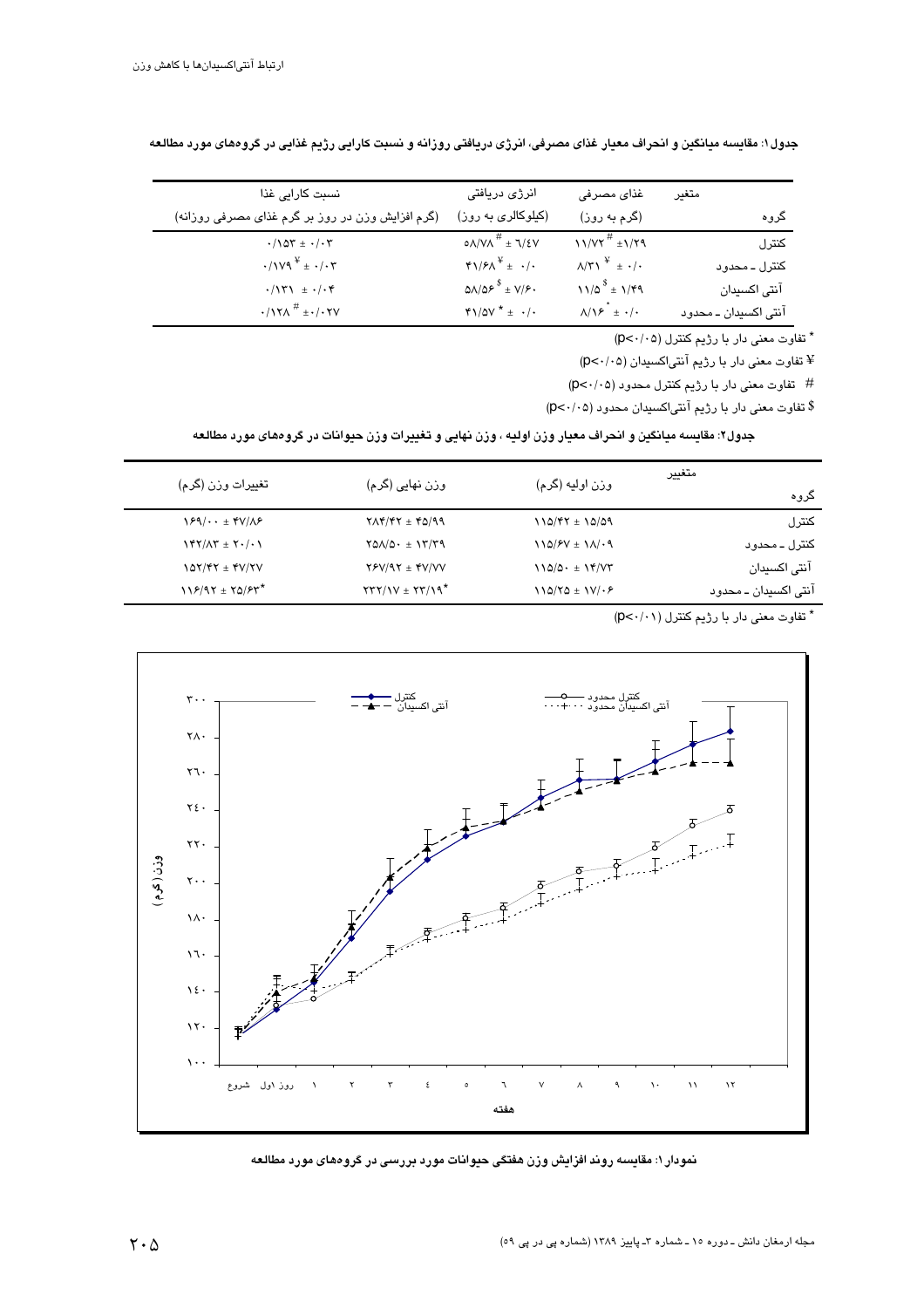

نمودار۲: مقایسه تفاوت وزن بین گروههای دسترسی آزاد و محدودیت دریافت در هر هفته

بحث و نتيجهگيري

رژیــمهــای پرچربــی هــم در انــسان هــم در مدلھای حیوانی موجب بـروز چـاقی مـیگردنـد(١٧). هــدف از ایــن مطالعـــه بررســـی آشــار مکمــلهـــای آنتي اکسيدان ها بر موش هاي صحرابي تغذيه شده با رژیمهای پر چربی بود.

بافتههبای مطالعیه حاضیر نیشان داد کیه وزن حیوانــات مــورد بررســی در طــی ۱۲ هفتــه در هــر دو گــروه دسترســی آزاد بــه رژیمهــای غــذایی پرچــرب افزایشی بیش از دو برابر داشتند. این افزایش وزن در گروه کنترل بیشتربود. در هر دو گروه دسترسی آزاد و محدود متوسـط افـزايش وزن هفتگــي حيوانــات مصرف کننده رژیم حاوی آنتیاکسیدان کمتر از رژیـم فاقد آنتی|کسیدان بـود. مقـدار وزن افـزایش یافتــه بــه خـصوص در گـروه فاقـد آنتـی|کـسیدان نزدیـک بــه یافتههای مطالعــه آرکـر و همکــاران<sup>(۱)</sup>(۲۰۰۳) بــود کــه

چگونگی افـزایش وزن را در رتهـای تغذیـه شـده یـا رژیم پر کالری بررسی نموده است(۲۲). ا

اعمال محدودیت ۳۰ درصدی در دسترسی به غذا در گروههای فوق نیز منجر به افـزایش وزن بـا سرعت کمتری به خصوص در گروه دریافت کننـدگان رژیم حاوی آنتی|کسیدان شده بود. این تفاوت از هفته دوم بررسی آشـکار شـد. تفـاوت وزن بـین دو گـروه مـصرف کننـده رژيـم پرچـرب آزاد و رژيـم پرچـرب محدود در انتهای مطالعه، یک تفاوت حدود ۱۵/۵ درصدی را نشان میدهد، در حالی که این تفاوت وزن در انتهای مطالعه بین دو گروهی که همین رژیـمهــا را یا مکمل آنتی/کسیدان مصرف میکردند ۲۳/۲ درصید بود. مقایسه تفاوت وزن بین دو گروه مـصرف کننـده رژيم پرچرب آزاد و رژيم پرچرب محـدود و نيـز بـين

<sup>1-</sup>Archer et al.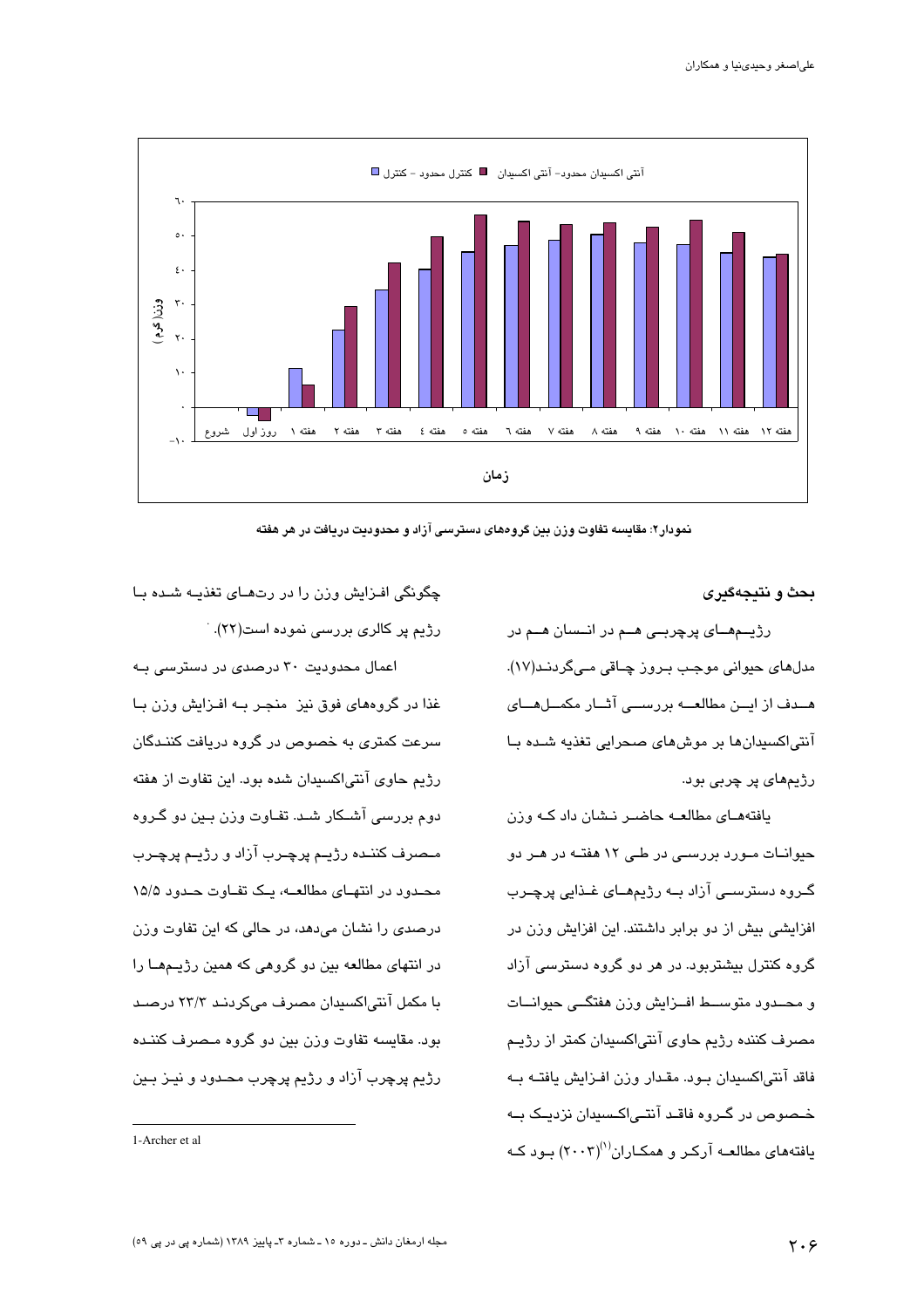دو گروهی که همین رژیمها را با مکمل آنتی|کسیدان مصرف میکردند، نشان داد این تفاوت در مصرف کنندگان رژیمهـای حـاوی آنتـی|کـسیدان همـواره در طول مدت مطالعه بيشتر بوده است، لـذا اعمـال محدوديت همراه با مكمل آنتى اكسيدانها توانسته است به کنترل وزن کمک بیشتری کنید. محبودیت کیالری دریافتی فراوان ترین روش توصیه شده بالینی یا خود درمانی افراد مبتلا به چاقی است(۲۴ و ۲۳).

بسیاری از تطابقات متابولیک در محدودیت كــالري دريــافتى بــين انــسان و جونــدگان يكــسان اســت(۱). نــسبت كــارآيى غــذا در رژيــمهــاى بــدون آنتیاکسیدان به خصوص هنگام اعمـال محـدودیت در دریافت، بیش از رژیمهـای حـاوی آنتـی|کـسیدان، بــه ويـژه هنگـام اعمــال محـدوديت در دريافـت بـود. ايـن موضوع نشان مىدهد افزودن مكمل آنتـىاكـسـيدانهــا توانسته است از افـزایش کـارایی رژیـم غـذایی بـه خصوص هنگام اعمـال محـدوديت دريافت جلـوگيرى نماید. افزایش کارآیی هضم غذا و در نتیجــه اســتخراج انرژی بیشتر از غـذای خـورده شـده و کـاهش خـرج انرژی بدن، به عنوان مثال کاهش انـرژی مـصرفی در حال استراحت، ازجمله دلایلی است که معمولاً بسته به شدت محدودیت کالری دریـافتی در هنگـام محـدودیت دریافت رخ میدهند(۲۴). در این بررسی چنـین حـالتی را در حیوانساتی کسه رژیسمهسای محسدود بسدون آنتی|کسیدان را مصرف کردهاند میٍتوان ملاحظه کرد. با اين وجود اضافه كردن مكمل آنتي|كسيدانهـا مـانع بروز چنین پدیده جبرانی شده است.

مقائسته تفتاوت وزن بسین دو گروهیے کته رژیمهای پرچربی را به شکل آزاد دریافت مـیکردنـد نيـز نــشان داد افــزودن مكمــل آنتــىاكـسيدان هــا بــه رژیمهای فوق موجب یک تفـاوت حـدوداً ۱۰ درصـدی در انتهای مطالعه شده است. این تفاوت بین گروههـای دسترســی محــدود نزدیــک بــه ۱۸ درصــد بــود. ایــن مشاهدات نشان داد افزودن مکمل آنتے،اکسیدانهــا، پــه خصوص با افزایش مدت زمان بررسی، توانسته است تا حـدودی سـرعت افـزایش وزن را در حیوانـاتی کـه رژیمهای پرچربی دریافت میکردند، کم نمایند. این در حـالی اسـت کـه مقـدار غـذا و انـرژی دریـافتی کـل و روزانــه در گــروههــای دسترســی آزاد و دسترســی محدود بسیار نزدیک بـه یکدیگر بودنـد، لـذا بـرای افزایش مقدار ثابتی در وزن، گروههای دریافت کننـده مکملها باید مقدار بیشتری از رژیمهـای حــاوی آنتـی اکسیدان مصرف میکردند.

آثار مصرف آستازانتین به عنوان یک ماده ضد چاقی در یک مطالعه نـشان داده شـده اسـت(١٧). ایـن ترکیب با تأثیر بر اندازه سلولهای چربی و تعداد آنها بر بافت چربـی ســفید اثرگــذار بــوده اســت(١٨). ایــن يافتسه هسا همسسو با نتسايج مطالعسه اكسوچى و همکــاران'``(۲۰۰۷) بــود کــه نــشان داد افــزودن مکمــل آستازانتین به مقدار ۱/۲ ، ۶ ، و ۳۰ میلیگرم به ازای هـر کيلوگرم وزن بدن به رژيم غذايي پرچربي موشهـاي چــاق بــرای مــدت ۶۰ روز توانــست از افــزایش وزن

1-Ikeuchi et al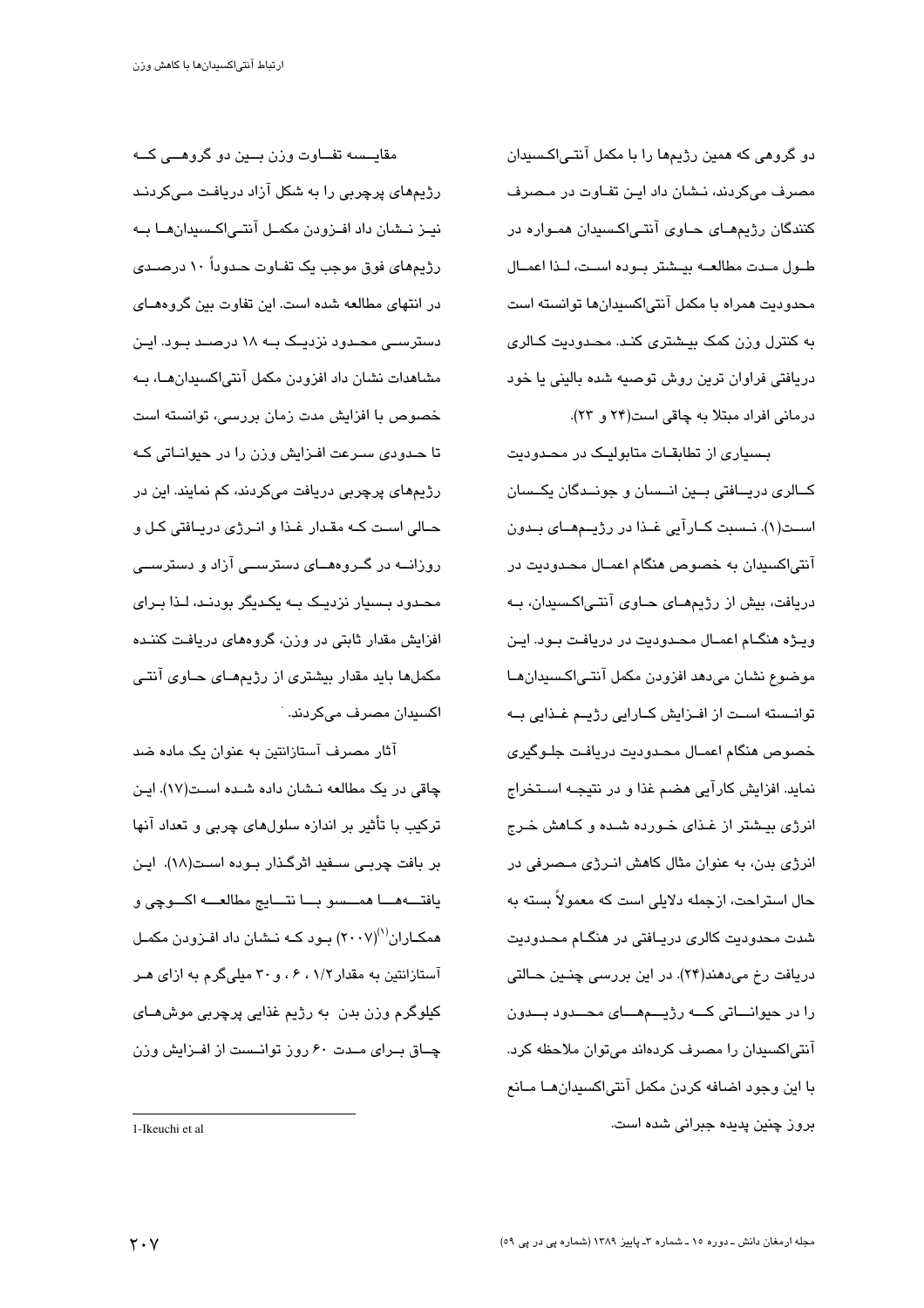موشها و بافت چربی بدن به صورت وابسته بـه دوز جلــوگیری نمایــد، در حــالی کــه انــرژی دریــافتی در گروههای مورد بررسی با یکدیگر تفاوتی نداشتند(۱۷). اســاس كــاهش وزن و درمــان چــاقى، افــزاىش خــرج انسرژی بسدن پساکساهش انسرژی دریسافتی اسست. بررسے مای صبورت گرفتیه در زمینیه کیاهش انبرژی دریافتی نشان داد آستازانتین بر جذب تری گلـسیرید و فعالیـت لیپــاز پــانکراس بــیتــأثیر اســت(١٧). از ایــن رومحقق اعلام کرد که آستازانتین بـر انــرژی دریــافتی تأثیرگذار نیست، اگرچه برای تأیید ایـن نکتــه نیــاز بــه بررسـی کـالری دفعـی در گـروههـای دریافـت کننـده آستازانتین در مقایسه با گروه شاهد میباشد.

ويتسامين C كوفساكتور بيوسسنتز كسارنيتين (متابولیتی ضروری برای حمل اسپدهای چـرب بلنـد زنجيـــره از غـــشاي ميتوكنـــدري بــــه داخـــل آن و اکسیداسیون بعدی آنها) است. کمبود کارنیتین موجب کاهش اکسیداسیون چربی و در نتیجه تجمـع لیپیـد در بدن میشود(۲۵). مکمل کبارنیتین موجب افزایش ۲۰ درصد اکسیداسیون چربی در مبتلایان به اضافه وزن شــده اســت(۲۶). در تخلیــه ویتــامین C کــارنیتین در عـضلات كـاهش مـىيابـد. كـاهش كـارنيتين مـانع از اکسیداسیون چربی شده و در نتیجـه در برخـی افـراد موجب اضافه وزن و چاقی میگردد(۲۵). با توجـه بـه کمبود این ویتامین که در هنگام چاقی رخ مـیدهـد(۸)، همراهی ویتامینC و آستازانتین با افـزایش اسـتفاده از اسیدهای چرب به عنوان منبع سوخت می تواند دلیل احتمـالی تـأثیر منفـی ایـن ترکیبـات بـر افـزایش وزن

موش،ای در حال تغذیه با رژیمهـای پرچربـی باشـد. هنوز ارتباطی بین ویتامین E و کاهش وزن دیده نشده است، اما اين تركيب ضمن مقابله با استرس اكسيداتيو رخ داده در هنگام مصرف رژیمهای القاء کننده چیاقی، می تواند به افزایش پتانسیل آنتی اکسیدانی بـدن کمـک نموده و از این طریق احتمالاً در کنترل وزن مؤثر واقع گر دد.

نتایج این مطالعه نشان داد کـه افـزودن مکمـل آنتیاکسیدانها به رژیمهــای القــاء کننــده چــاقی قــادر است تا حدودی آثار ضد چاقی در رتهای تغذیه شده با این رژیمها بر جای گذارد. بـه خـصوص اگـر ایـن مکملها همراه با رژیمهای محدود از کـالری مـصرف گردند، تأثیرات نمایـانتـری خواهنـد داشـت. پیـشنهاد میشود جهت بررسی بیشتر، گروههای با حجم نمونه بزرگتر مورد بررسی قرار گرفته و همزمان وضــعیت آنتی|کسیدانی سرم و اسـترس اکـسیداتیو نیـز مـورد مطالعه قرار گیرند.

#### تقدبر وتشكر

بدین وسـیله از همکـاری و زحمـات معـاونین پژوهشي انستيتوتحقيقات تغذيه و صنايع غذايي ايـران و دانشگاه علوم پزشکی همدان به عنوان حامیان مــالی و مسئول آزمایشگاه حیوانات دانشگاه علــوم پزشــکی همدان محمدحسین حسینیپناه تقدیر و تشکر به عمـل می آید.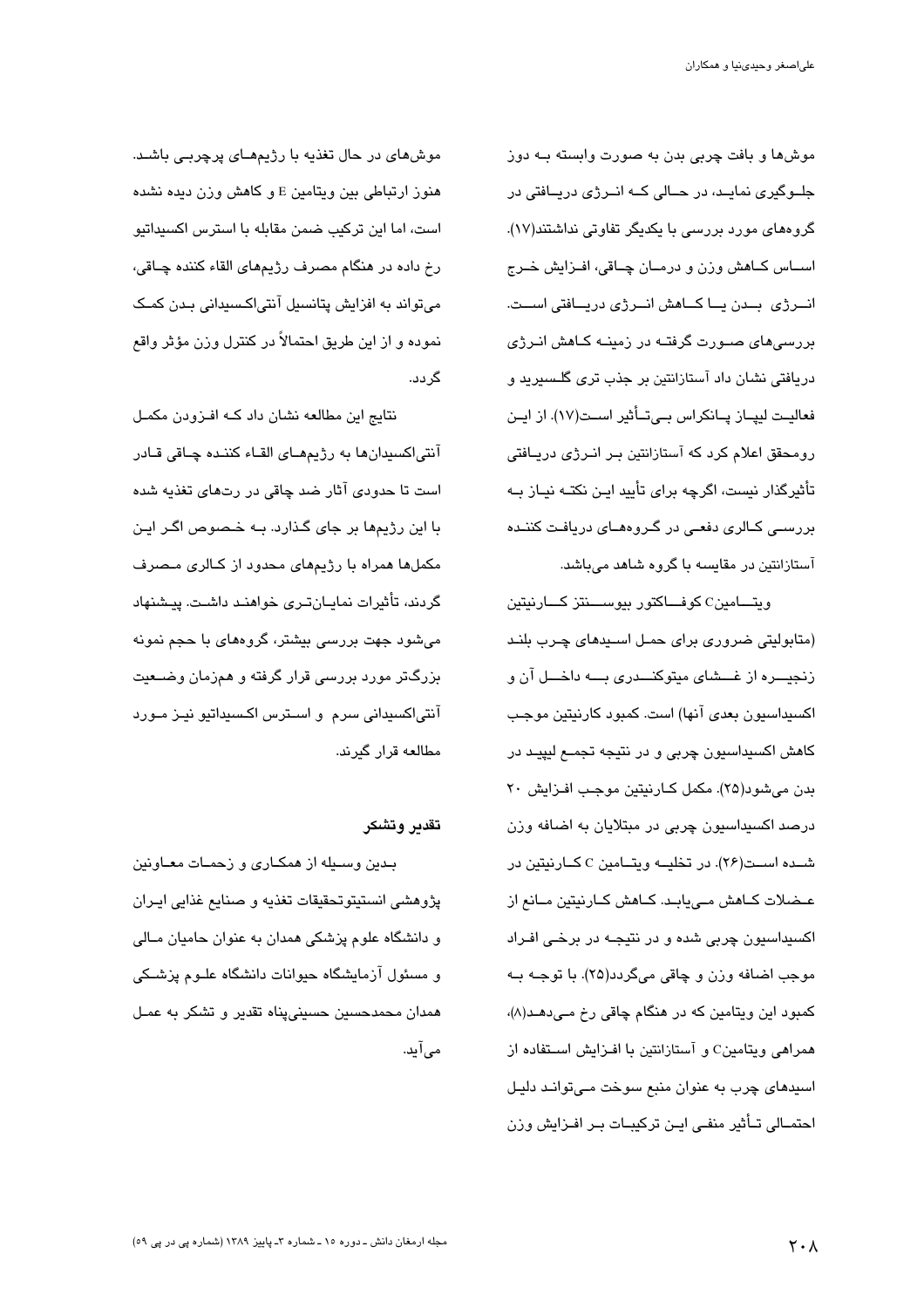#### **Vahidinia AA**\* **, Shakerhossini R\*\* , Mahjub H**\*\*\* **.**

\* PhD Student of Nutrition Sciences, Department of Clinical Nutrition and Dietetic, Faculty of Nutrition and Food Technology, Shahid Beheshti<br>University of Medical Sciences of Medical Sciences University, Tehran, Iran \*Associate Professor of Nutrition. Department of Clinical Nutrition and Dietetic, Faculty of Nutrition and Food Technology, Shahid Beheshti<br>University of Medical Sciences, University of Medical Tehran, Iran \*\*\*\*Professor of Biomedical Statistics,<br>Department of Statistics & Statistics & Epidemiology, Faculty of Health,<br>Hamadan University of Medical Hamadan University of Sciences, Hamadan, Iran

Received: 15/06/2010 Accepted:17/08/2010

**Corresponding Author: Shakerhossini R Email: rshakerhosseini@yahoo.com** 

## **Effects of Antioxidants Supplemment, Astaxanthin, Vitamin E, C, in Rat Fed a High-Fat Diet**

### **ABSTRACT:**

**Introduction & Objective:** obesity is independently associated with increased oxidative stress in men and women. Natural antioxidants showed substantial antioxidative and antiinflammatory activities in vivo. In this study, we examined the preventive effect of antioxidants supplement and/or restricted diet on the development of obesity induced by feeding a high-fat (HF) diet.

**Materials & Methods:** The present study was conducted at Hamadan University of Medical Sciences in 2009. Forty-eight male Wistar rats were randomly assigned to HF purified diet (61% kcal from fat) ad libitum, HF restricted (30%), HF supplemented with astaxanthin, vitamin E and C (HFS), HFS restricted (30%) for 12 weeks. Daily food intake and weekly body weight gain were measured. The collected data were analyzed by the SPSS software using Colmogroph- Smirnov, One-Way ANOVA, and Two-Way ANOVA.

**Results:** Dietary antioxidants suppressed body weight gain in the HF-diet ad libitum (-9.8%), and in HF restricted diet (-18.14%). Energy intake was not significant in HF with HFS (58.8 and 58.6 kcal/rat/d, respectively) and in HF restricted with HFS restricted (41.7 and 41.6 kcal/rat/d, respectively).

**Conclusion:** results of this study suggest that antioxidants supplement might be of value in reducing the likelihood of obesity in rats fed with high-fat diets, especially when accompanying with restricted diets.

**Key words:** Antioxidant, High-Fat Diet, Obesity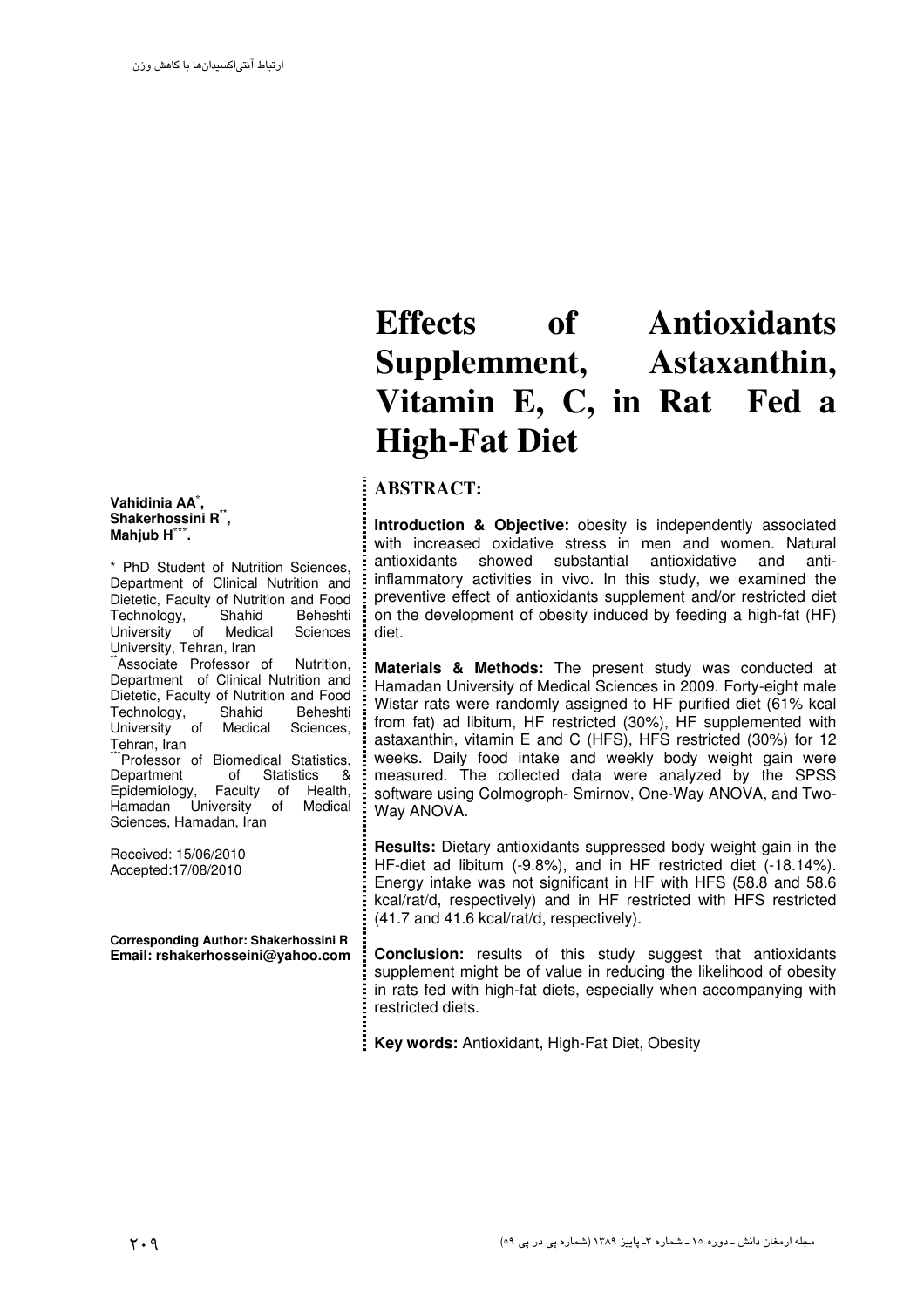#### **REFERENCES:**

1.Fontana L, Klein S. Aging Adiposity and Calorie Restriction. JAMA 2007; 297(9):986-94.

2.Fantuzzi G, Mazzone T. Adipose tissue and adipokines in health and disease. Totowa N J: Humana Press; 2007;30-65.

3.Packer L, Sies L. Oxidative stress and inflammatory mechanisms in obesity, diabetes, and the metabolic syndrome. New York: CRC Press; 2007; 95-150.

4.Kim MJ, Park M, Jeong M, Yeo J, Cho W, Chang P, et al. Radical scavenging activity and antiobesity effects in 3T3-L1preadipocyte differentiation of ssuk (Artemisia princeps Pamp.) extract. Food Science and Biotechnology 2010; 19(2):535-40.

5.Canoy D, Wareham N, Welch A, Bingham S, Luben R, Day N, et al, Plasma ascorbic acid concentrations and fat distribution in 06819 British men and women in the european prospective investigation into cancer and nutrition norfolk cohort study. Am J Clin Nutr 2005; 82(6):1203-9.

6.Neuhouser ML, Rock CL, Eldridge AL, Kristal AR, Patterson RE, Cooper DA, et al. Serum concentrations of retinol, {alpha}-tocopherol and the carotenoids are Influenced by diet, Race and Obesity in a Sample of Healthy Adolescents. J Nutr 2001; 131(8): 2184-91.

7.Kimmons JE, Blanck HM , Tohill BC, Zhang J, Khan LK. Associations between body mass index and the prevalence of low micronutrient levels among us adults. Med Gen Med 2006;8(4):59.

8.Galan P, Viteri FE, Bertrais S, Czernichow S, Faure H, Arnaud J, et al. Serum concentrations of [beta]-carotene, vitamins C and E, zinc and selenium are influenced by sex, age, diet, smoking status, alcohol consumption and corpulence in a general French adult population. Eur J Clin Nutr 2005; 59(10):1181-90.

9.Lee MS,Kim Y. Anti-obesity effect of EGCG on lipid metabolism and adipokines gene expression. FASEB J 2007; 21(6):1055.

10.Tsuda T. Dietary anthocyanin prevents obesity and ameliorates hyperglycemia in mice. Obesity Reviews 2006; 7(2):333.

11.Lei F, Zhang XN, Wang W, Xing DM, Xie WD, Su H, et al. Evidence of anti-obesity effects of the pomegranate leaf extract in high-fat diet induced obese mice. Int J Obes 2007; 31(6):1023-29.

12.Sakurai T, Nishioka H, Fuji H, Nakano N, Kizaki T, Radak Z, et al. Antioxidative effects of a new lychee fruit-derived polyphenol mixture, oligonol, converted into a low-molecular form in adipocytes. Bioscience Biotechnology and Biochemistry 2008; 72(2):463-76.

13.Wright D, Sutherland L. Antioxidant supplemention in the treatment of skeletal muscle insulin resistance: potential mechanisms and clinical relevance. Appl Physiol Nutr Metab 2008; 33: 21-31.

14.Daryani A, Basu S, Becker W, Becker W, Riserus U. Antioxidant intake, oxidative stress and inflammation among immigrant women from the middle east iiving in sweden: associations with cardiovascular risk factors. Nutrition Metabolism and Cardiovascular Diseases 2007; 17(10): 748- 56.

15.Vincent HK, Bourguignon CM, Vincent KR, Weltman AL, Bryant M, Taylor AG. Antioxidant supplementation lowers exercise-induced oxidative stress in young overweight adults. Obesity 2006; 14(12):2224-35.

16.Kim JH, Nam S, Kim B, Kim W, Choi YH. Astaxanthin improves the proliferative capacity as well as the osteogenic and adipogenic differentiation potential in neural stem cells. Food and Chemical Toxicology 2010; 48(6):1741-45.

17.Ikeuchi M, Koyama T, Takahashi J, Yazawa K. Effects of astaxanthin in obese mice fed a highfat diet. Bioscience Biotechnology and Biochemistry 2007; 71(4):893-9.

18.Hussein G, Nakagawa T, Goto H, Shimada Y, Matsumoto K, Sankawa U, et al. Astaxanthin ameliorates features of metabolic syndrome in SHR/NDmcr-cp. Life Sciences 2007; 80: 522-9.

19.Silha JV, Weiler HA, Murphy LJ. Plasma adipokines and body composition in response to modest dietary manipulations in the mouse. Obesity 2006; 14(8): 1320-9.

20.Furnes MC, Zhao M, Chen D. Development of obesity is associated with increased calories per meal rather than per day. A study of high-fat diet-induced obesity in young rats. Obesity Surgery 2009; 19(10): 1430-8.

21.Reeves PG, Nielsen FH, Fahey GC, AIN JR. Purified diets for laboratory rodents: final report of the american institute of nutrition ad hoc writing committee on the reformulation of the ain-76a. Rodent Diet J Nutr 1993; 123(11): 1939-51.